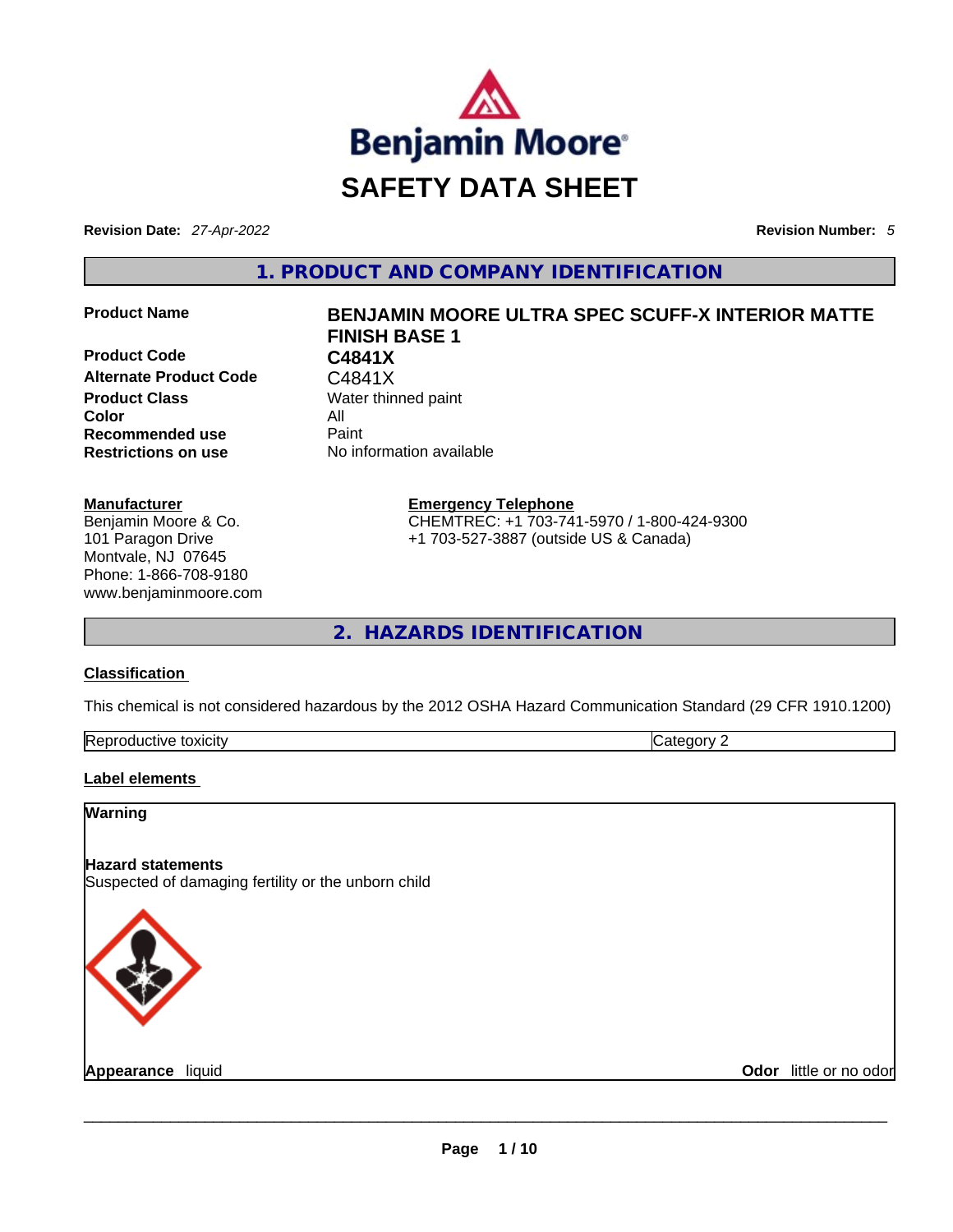#### **Precautionary Statements - Prevention**

Obtain special instructions before use

Do not handle until all safety precautions have been read and understood Use personal protective equipment as required

#### **Precautionary Statements - Response**

IF exposed or concerned: Get medical advice/attention

#### **Precautionary Statements - Storage**

Store locked up

#### **Precautionary Statements - Disposal**

Dispose of contents/container to an approved waste disposal plant

#### **Hazards not otherwise classified (HNOC)**

Not applicable

#### **Other information**

No information available

 **WARNING:** This product contains isothiazolinone compounds at levels of <0.1%. These substances are biocides commonly found in most paints and a variety of personal care products as a preservative. Certain individuals may be sensitive or allergic to these substances, even at low levels.

#### **3. COMPOSITION INFORMATION ON COMPONENTS**

| <b>Chemical name</b>                                                         | CAS No.    | Weight-%    |
|------------------------------------------------------------------------------|------------|-------------|
| Titanium dioxide                                                             | 13463-67-7 | $20 - 25$   |
| Kaolin, calcined                                                             | 66402-68-4 | - 5         |
| Propanoic acid, 2-methyl-, monoester with<br>2,2,4-trimethyl-1,3-pentanediol | 25265-77-4 | 1 - 5       |
| Sodium C14-C16 olefin sulfonate                                              | 68439-57-6 | $0.1 - 0.5$ |
| Trimethylolpropane                                                           | 77-99-6    | $0.1 - 0.5$ |

|                       | 4. FIRST AID MEASURES                                                                                    |
|-----------------------|----------------------------------------------------------------------------------------------------------|
| <b>General Advice</b> | No hazards which require special first aid measures.                                                     |
| <b>Eye Contact</b>    | Rinse thoroughly with plenty of water for at least 15 minutes and consult a<br>physician.                |
| <b>Skin Contact</b>   | Wash off immediately with soap and plenty of water while removing all<br>contaminated clothes and shoes. |
| <b>Inhalation</b>     | Move to fresh air. If symptoms persist, call a physician.                                                |
| Ingestion             | Clean mouth with water and afterwards drink plenty of water. Consult a physician<br>if necessary.        |
|                       |                                                                                                          |
|                       |                                                                                                          |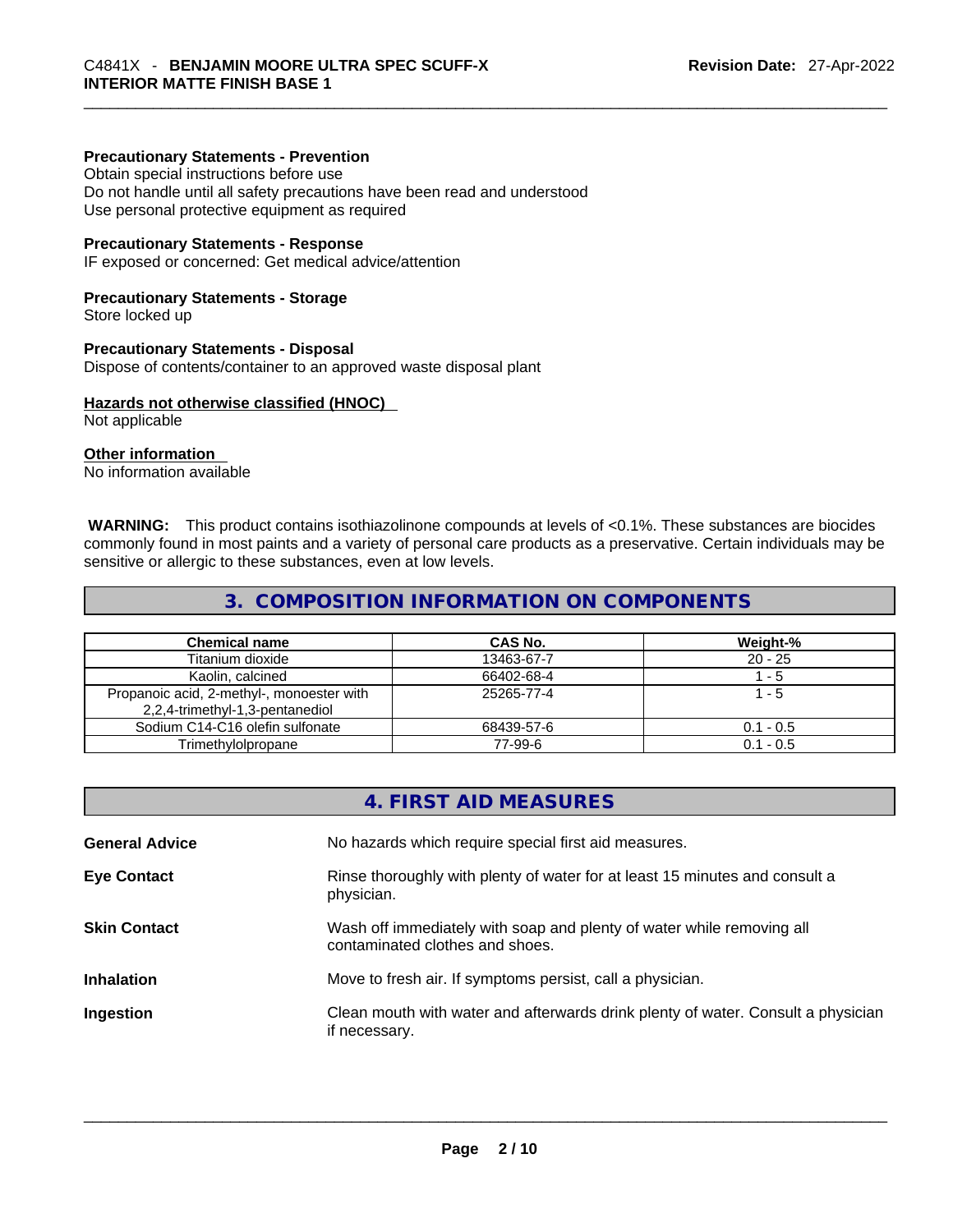| <b>Most Important</b><br><b>Symptoms/Effects</b>                                 | None known.            |                                                                                                                                              |                                                                                                            |  |
|----------------------------------------------------------------------------------|------------------------|----------------------------------------------------------------------------------------------------------------------------------------------|------------------------------------------------------------------------------------------------------------|--|
| <b>Notes To Physician</b>                                                        | Treat symptomatically. |                                                                                                                                              |                                                                                                            |  |
|                                                                                  |                        | 5. FIRE-FIGHTING MEASURES                                                                                                                    |                                                                                                            |  |
| <b>Suitable Extinguishing Media</b>                                              |                        |                                                                                                                                              | Use extinguishing measures that are appropriate to local<br>circumstances and the surrounding environment. |  |
| Protective equipment and precautions for firefighters                            |                        | As in any fire, wear self-contained breathing apparatus<br>pressure-demand, MSHA/NIOSH (approved or equivalent)<br>and full protective gear. |                                                                                                            |  |
| <b>Specific Hazards Arising From The Chemical</b>                                |                        | Closed containers may rupture if exposed to fire or<br>extreme heat.                                                                         |                                                                                                            |  |
| Sensitivity to mechanical impact                                                 |                        | No                                                                                                                                           |                                                                                                            |  |
| Sensitivity to static discharge                                                  |                        | No                                                                                                                                           |                                                                                                            |  |
| <b>Flash Point Data</b><br>Flash point (°F)<br>Flash Point (°C)<br><b>Method</b> |                        | Not applicable<br>Not applicable<br>Not applicable                                                                                           |                                                                                                            |  |
| <b>Flammability Limits In Air</b>                                                |                        |                                                                                                                                              |                                                                                                            |  |
| Lower flammability limit:<br><b>Upper flammability limit:</b>                    |                        | Not applicable<br>Not applicable                                                                                                             |                                                                                                            |  |
| <b>NFPA</b><br>Health: 2                                                         | Flammability: 0        | Instability: 0                                                                                                                               | <b>Special: Not Applicable</b>                                                                             |  |
| <b>NFPA Legend</b><br>0 - Not Hazardous<br>1 - Slightly                          |                        |                                                                                                                                              |                                                                                                            |  |

- 2 Moderate
- 
- 3 High
- 4 Severe

*The ratings assigned are only suggested ratings, the contractor/employer has ultimate responsibilities for NFPA ratings where this system is used.* 

*Additional information regarding the NFPA rating system is available from the National Fire Protection Agency (NFPA) at www.nfpa.org.* 

# **6. ACCIDENTAL RELEASE MEASURES**

| <b>Personal Precautions</b>      | Avoid contact with skin, eyes and clothing. Ensure adequate ventilation.                             |
|----------------------------------|------------------------------------------------------------------------------------------------------|
| <b>Other Information</b>         | Prevent further leakage or spillage if safe to do so.                                                |
| <b>Environmental precautions</b> | See Section 12 for additional Ecological Information.                                                |
| <b>Methods for Cleaning Up</b>   | Soak up with inert absorbent material. Sweep up and shovel into suitable<br>containers for disposal. |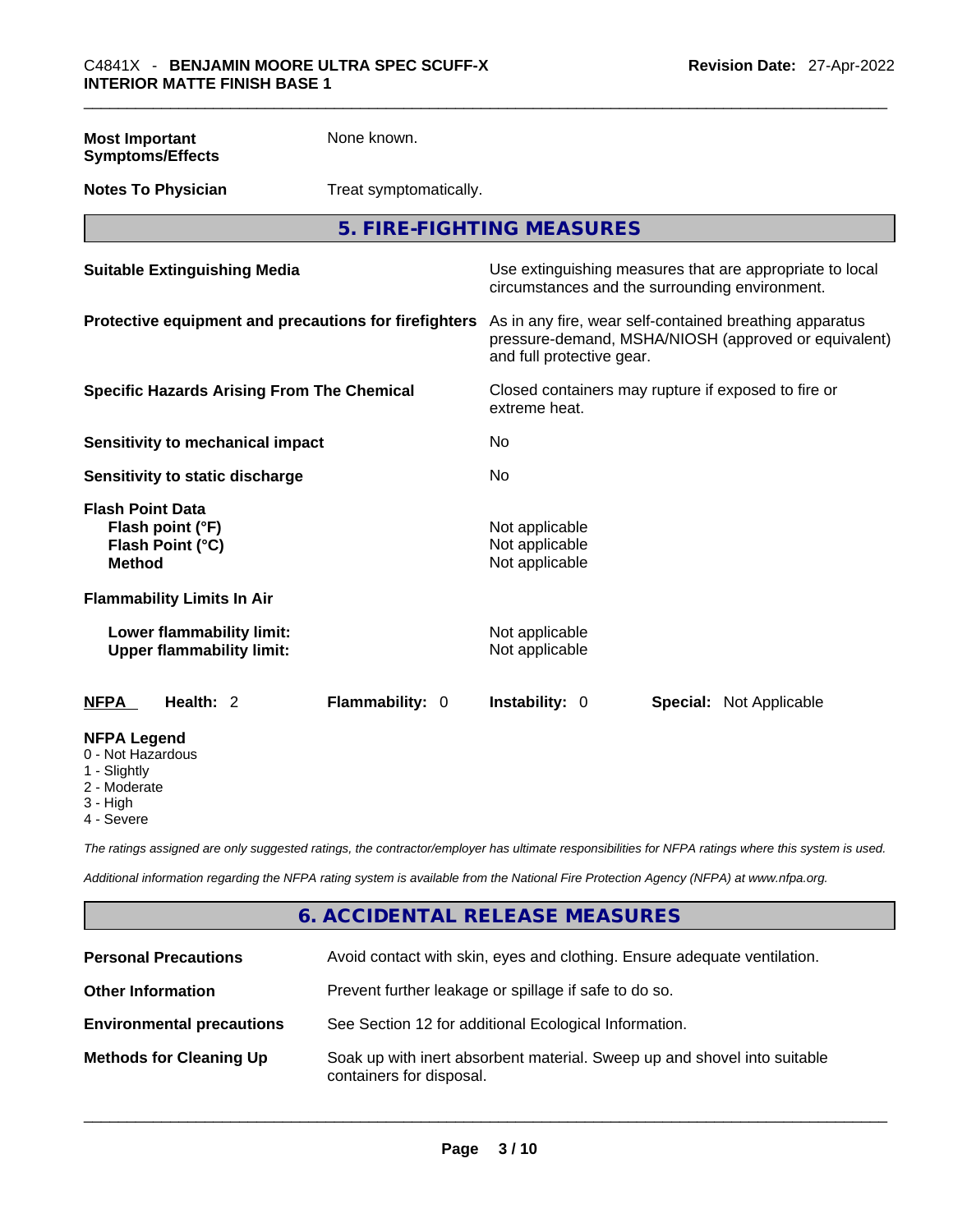# **7. HANDLING AND STORAGE**

| <b>Handling</b>               | Avoid contact with skin, eyes and clothing. Avoid breathing vapors, spray mists or<br>sanding dust. In case of insufficient ventilation, wear suitable respiratory<br>equipment. |  |
|-------------------------------|----------------------------------------------------------------------------------------------------------------------------------------------------------------------------------|--|
| <b>Storage</b>                | Keep container tightly closed. Keep out of the reach of children.                                                                                                                |  |
| <b>Incompatible Materials</b> | No information available                                                                                                                                                         |  |

#### **8. EXPOSURE CONTROLS/PERSONAL PROTECTION**

#### **Exposure Limits**

| <b>Chemical name</b> | <b>ACGIH TLV</b>                                         | <b>OSHA PEL</b>              |
|----------------------|----------------------------------------------------------|------------------------------|
| Titanium dioxide     | TWA: $10 \text{ mg/m}^3$                                 | 15 mg/m $3$ - TWA            |
| Kaolin, calcined     | STEL: 10 mg/m $3$ Zr                                     | $5 \text{ mg/m}^3$ - TWA     |
|                      | $ TWA: 5 \text{ ma/m}^3 Zr TWA: 0.02 \text{ ma/m}^3 Mn $ | $5 \text{ mg/m}^3$ - Ceiling |
|                      | respirable particulate matter                            |                              |
|                      | TWA: 0.1 mg/m <sup>3</sup> Mn inhalable                  |                              |
|                      | particulate matter                                       |                              |

#### **Legend**

ACGIH - American Conference of Governmental Industrial Hygienists Exposure Limits OSHA - Occupational Safety & Health Administration Exposure Limits N/E - Not Established

| <b>Engineering Measures</b>                                                                                                   | Ensure adequate ventilation, especially in confined areas.                                                                                                  |  |  |
|-------------------------------------------------------------------------------------------------------------------------------|-------------------------------------------------------------------------------------------------------------------------------------------------------------|--|--|
| <b>Personal Protective Equipment</b><br><b>Eye/Face Protection</b><br><b>Skin Protection</b><br><b>Respiratory Protection</b> | Safety glasses with side-shields.<br>Protective gloves and impervious clothing.<br>In case of insufficient ventilation wear suitable respiratory equipment. |  |  |
| <b>Hygiene Measures</b>                                                                                                       | Avoid contact with skin, eyes and clothing. Remove and wash contaminated<br>clothing before re-use. Wash thoroughly after handling.                         |  |  |

#### **9. PHYSICAL AND CHEMICAL PROPERTIES**

| Appearance              | liquid            |
|-------------------------|-------------------|
| Odor                    | little or no odor |
| <b>Odor Threshold</b>   | No information av |
| Density (Ibs/gal)       | $10.65 - 10.75$   |
| <b>Specific Gravity</b> | $1.28 - 1.30$     |
| рH                      | No information av |
| <b>Viscosity (cps)</b>  | No information av |
| Solubility(ies)         | No information av |
| <b>Water solubility</b> | No information av |
| <b>Evaporation Rate</b> | No information av |
| Vapor pressure          | No information av |
| Vapor density           | No information av |

little or no odor **No information available Density (lbs/gal)** 10.65 - 10.75 **Specific Gravity** 1.28 - 1.30 **No information available Viscosity (cps)** No information available **No information available No information available Evaporation Rate** No information available **No information available**<br>**No information available Vapor density** No information available \_\_\_\_\_\_\_\_\_\_\_\_\_\_\_\_\_\_\_\_\_\_\_\_\_\_\_\_\_\_\_\_\_\_\_\_\_\_\_\_\_\_\_\_\_\_\_\_\_\_\_\_\_\_\_\_\_\_\_\_\_\_\_\_\_\_\_\_\_\_\_\_\_\_\_\_\_\_\_\_\_\_\_\_\_\_\_\_\_\_\_\_\_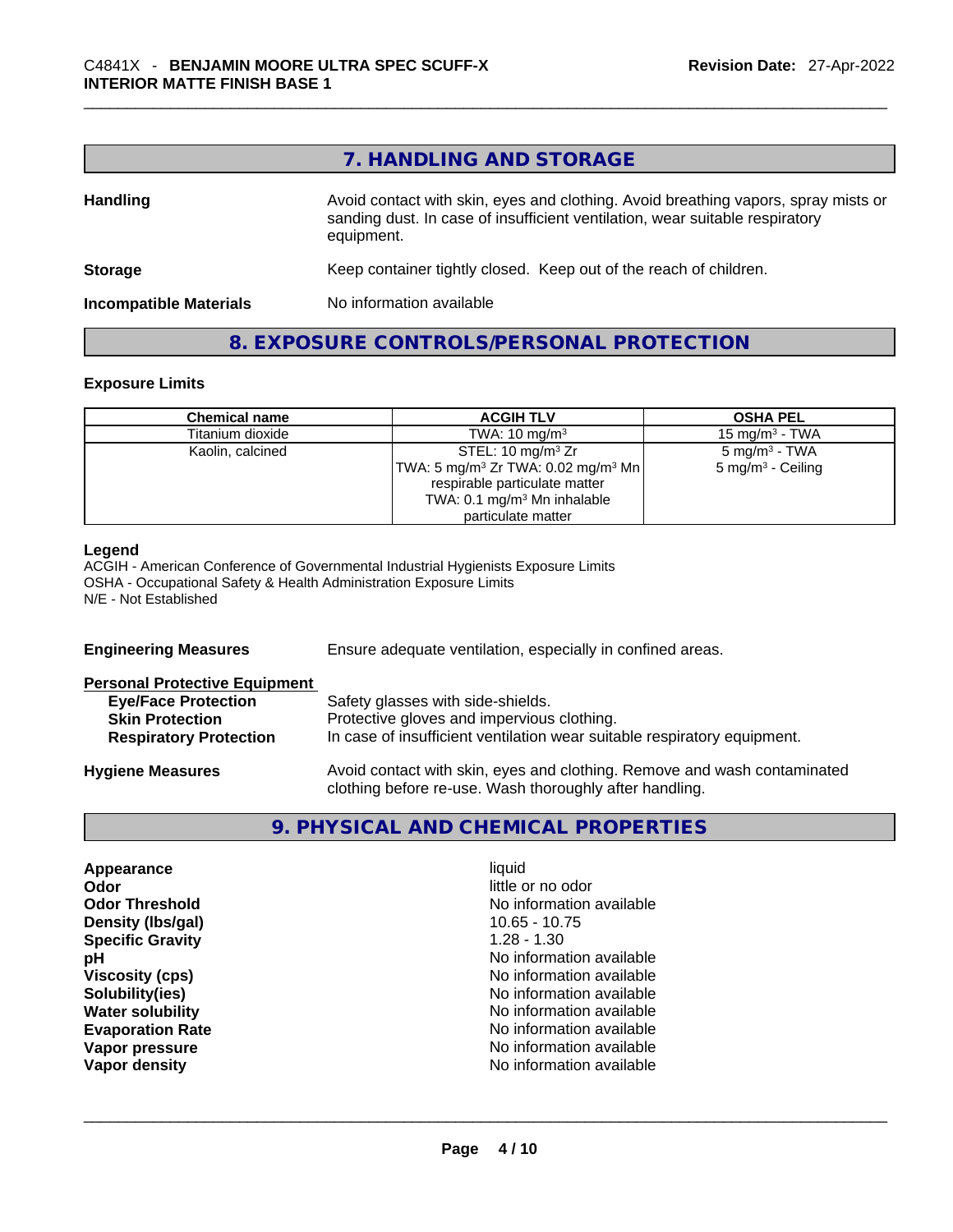| Wt. % Solids                         | $50 - 60$                |
|--------------------------------------|--------------------------|
| Vol. % Solids                        | $35 - 45$                |
| Wt. % Volatiles                      | $40 - 50$                |
| Vol. % Volatiles                     | $55 - 65$                |
| VOC Regulatory Limit (g/L)           | < 50                     |
| <b>Boiling Point (°F)</b>            | 212                      |
| <b>Boiling Point (°C)</b>            | 100                      |
| Freezing point (°F)                  | 32                       |
| <b>Freezing Point (°C)</b>           | 0                        |
| Flash point (°F)                     | Not applicable           |
| Flash Point (°C)                     | Not applicable           |
| <b>Method</b>                        | Not applicable           |
| Flammability (solid, gas)            | Not applicable           |
| <b>Upper flammability limit:</b>     | Not applicable           |
| Lower flammability limit:            | Not applicable           |
| <b>Autoignition Temperature (°F)</b> | No information available |
| <b>Autoignition Temperature (°C)</b> | No information available |
| Decomposition Temperature (°F)       | No information available |
| Decomposition Temperature (°C)       | No information available |
| <b>Partition coefficient</b>         | No information available |

# **10. STABILITY AND REACTIVITY**

| <b>Reactivity</b>                       | Not Applicable                           |
|-----------------------------------------|------------------------------------------|
| <b>Chemical Stability</b>               | Stable under normal conditions.          |
| <b>Conditions to avoid</b>              | Prevent from freezing.                   |
| <b>Incompatible Materials</b>           | No materials to be especially mentioned. |
| <b>Hazardous Decomposition Products</b> | None under normal use.                   |
| Possibility of hazardous reactions      | None under normal conditions of use.     |

# **11. TOXICOLOGICAL INFORMATION**

| <b>Product Information</b>                                                                 |                                           |  |  |  |
|--------------------------------------------------------------------------------------------|-------------------------------------------|--|--|--|
| Information on likely routes of exposure                                                   |                                           |  |  |  |
| <b>Principal Routes of Exposure</b>                                                        | Eye contact, skin contact and inhalation. |  |  |  |
| <b>Acute Toxicity</b>                                                                      |                                           |  |  |  |
| <b>Product Information</b>                                                                 | No information available                  |  |  |  |
| Symptoms related to the physical, chemical and toxicological characteristics               |                                           |  |  |  |
| <b>Symptoms</b>                                                                            | No information available                  |  |  |  |
| Delayed and immediate effects as well as chronic effects from short and long-term exposure |                                           |  |  |  |
|                                                                                            |                                           |  |  |  |
|                                                                                            |                                           |  |  |  |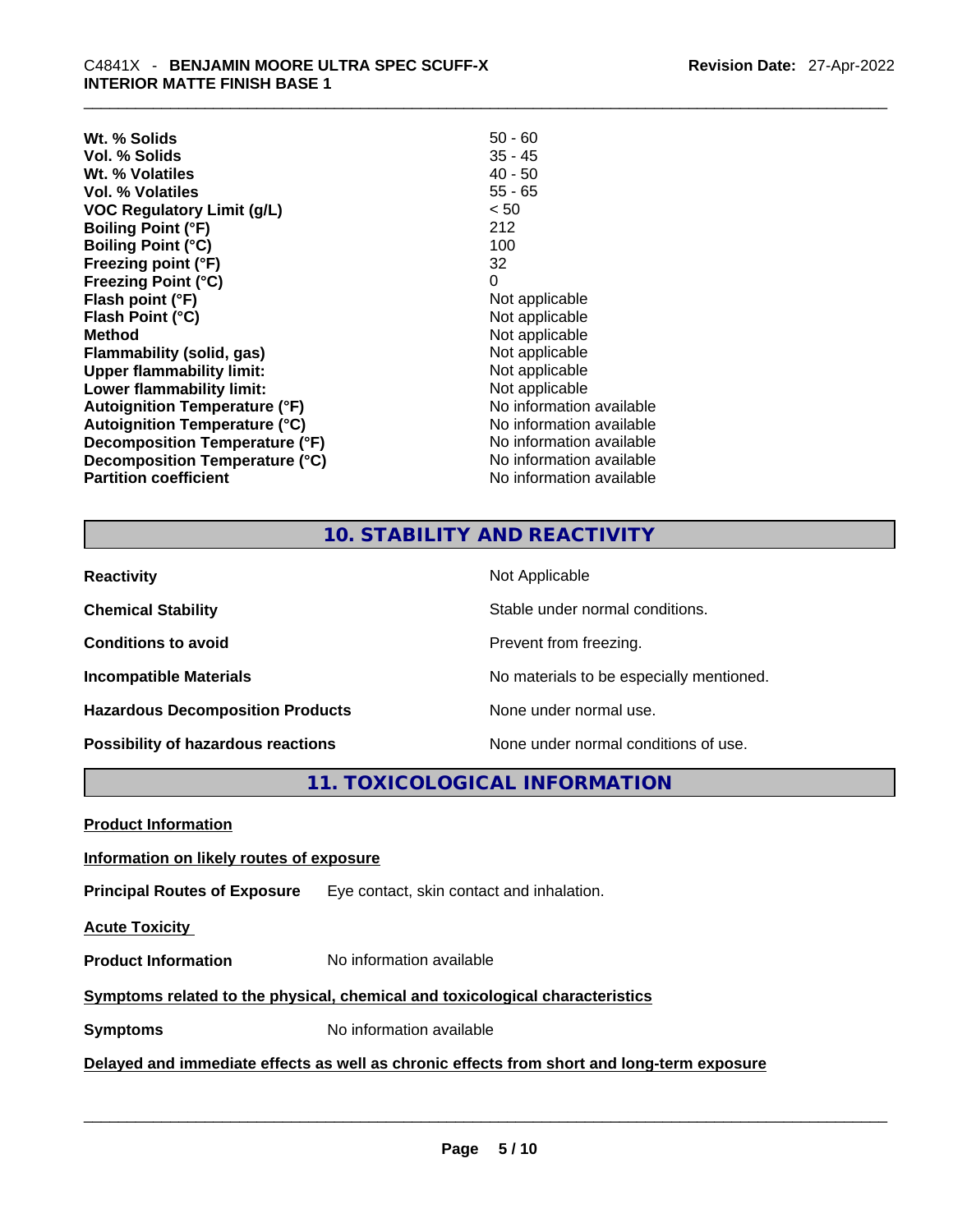| Eye contact                     | May cause slight irritation.                                                      |
|---------------------------------|-----------------------------------------------------------------------------------|
| <b>Skin contact</b>             | Substance may cause slight skin irritation. Prolonged or repeated contact may dry |
|                                 | skin and cause irritation.                                                        |
| <b>Inhalation</b>               | May cause irritation of respiratory tract.                                        |
| Ingestion                       | Ingestion may cause gastrointestinal irritation, nausea, vomiting and diarrhea.   |
| <b>Sensitization</b>            | No information available                                                          |
| <b>Neurological Effects</b>     | No information available.                                                         |
| <b>Mutagenic Effects</b>        | No information available.                                                         |
| <b>Reproductive Effects</b>     | Possible risk of impaired fertility. Possible risk of harm to the unborn child.   |
| <b>Developmental Effects</b>    | No information available.                                                         |
| Target organ effects            | No information available.                                                         |
| <b>STOT - single exposure</b>   | No information available.                                                         |
| <b>STOT - repeated exposure</b> | No information available.                                                         |
| Other adverse effects           | No information available.                                                         |
| <b>Aspiration Hazard</b>        | No information available                                                          |

**Numerical measures of toxicity**

#### **The following values are calculated based on chapter 3.1 of the GHS document**

**ATEmix (oral)** 34261 mg/kg

#### **Component Information**

| Chemical name                                                                                 | Oral LD50                                      | Dermal LD50            | <b>Inhalation LC50</b>  |
|-----------------------------------------------------------------------------------------------|------------------------------------------------|------------------------|-------------------------|
| Titanium dioxide<br>13463-67-7                                                                | $> 10000$ mg/kg (Rat)                          |                        |                         |
| Propanoic acid, 2-methyl-,<br>monoester with<br>2,2,4-trimethyl-1,3-pentanediol<br>25265-77-4 | $= 3200$ mg/kg (Rat)                           | $> 15200$ mg/kg (Rat)  |                         |
| Sodium C14-C16 olefin sulfonate<br>68439-57-6                                                 | $= 2220$ mg/kg (Rat)                           | $> 740$ mg/kg (Rabbit) | $> 52$ mg/L (Rat) 4 h   |
| Trimethylolpropane<br>77-99-6                                                                 | $= 14100$ mg/kg (Rat)<br>$= 14000$ mg/kg (Rat) |                        | $> 0.29$ mg/L (Rat) 4 h |

#### **Chronic Toxicity**

#### **Carcinogenicity**

*The information below indicates whether each agency has listed any ingredient as a carcinogen:.* 

| <b>Chemical name</b>  | IARC                 | <b>NTP</b> | OSHA   |
|-----------------------|----------------------|------------|--------|
|                       | 2B<br>Possible Human |            | Listed |
| Titanium J<br>dioxide | Carcinogen           |            |        |

• Although IARC has classified titanium dioxide as possibly carcinogenic to humans (2B), their summary concludes: "No significant exposure to titanium dioxide is thought to occur during the use of products in which titanium dioxide is bound to other materials, such as paint."

#### **Legend**

IARC - International Agency for Research on Cancer NTP - National Toxicity Program OSHA - Occupational Safety & Health Administration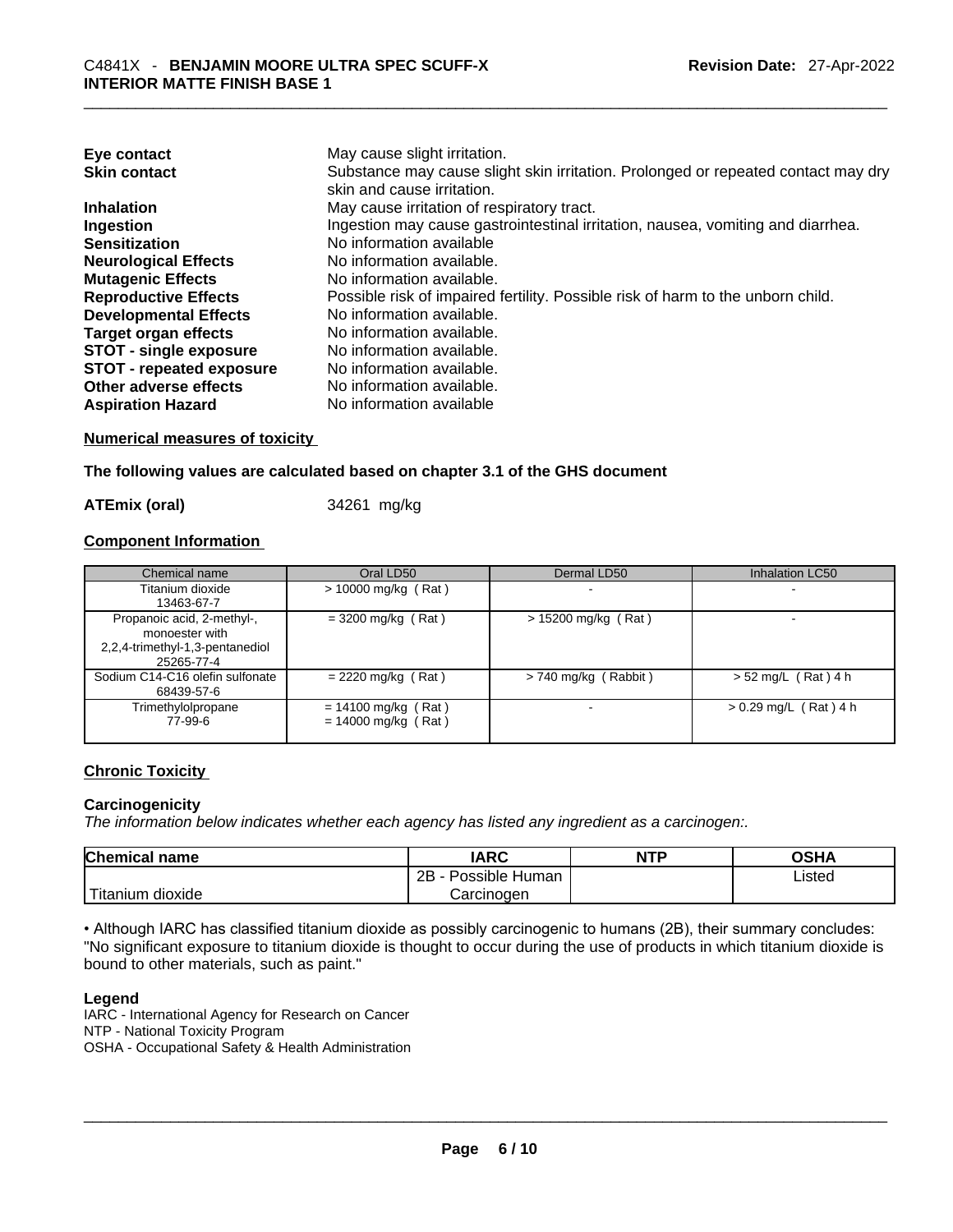# **12. ECOLOGICAL INFORMATION**

#### **Ecotoxicity Effects**

The environmental impact of this product has not been fully investigated.

#### **Product Information**

#### **Acute Toxicity to Fish**

No information available

#### **Acute Toxicity to Aquatic Invertebrates**

No information available

#### **Acute Toxicity to Aquatic Plants**

No information available

#### **Persistence / Degradability**

No information available.

#### **Bioaccumulation**

There is no data for this product.

#### **Mobility in Environmental Media**

No information available.

#### **Ozone**

No information available

#### **Component Information**

#### **Acute Toxicity to Fish**

Titanium dioxide  $LC50:$  > 1000 mg/L (Fathead Minnow - 96 hr.)

#### **Acute Toxicity to Aquatic Invertebrates**

No information available

#### **Acute Toxicity to Aquatic Plants**

No information available

# **13. DISPOSAL CONSIDERATIONS**

#### **Waste Disposal Method** Dispose of in accordance with federal, state, and local regulations. Local requirements may vary, consult your sanitation department or state-designated environmental protection agency for more disposal options.

### **14. TRANSPORT INFORMATION**

**DOT** Not regulated  $\blacksquare$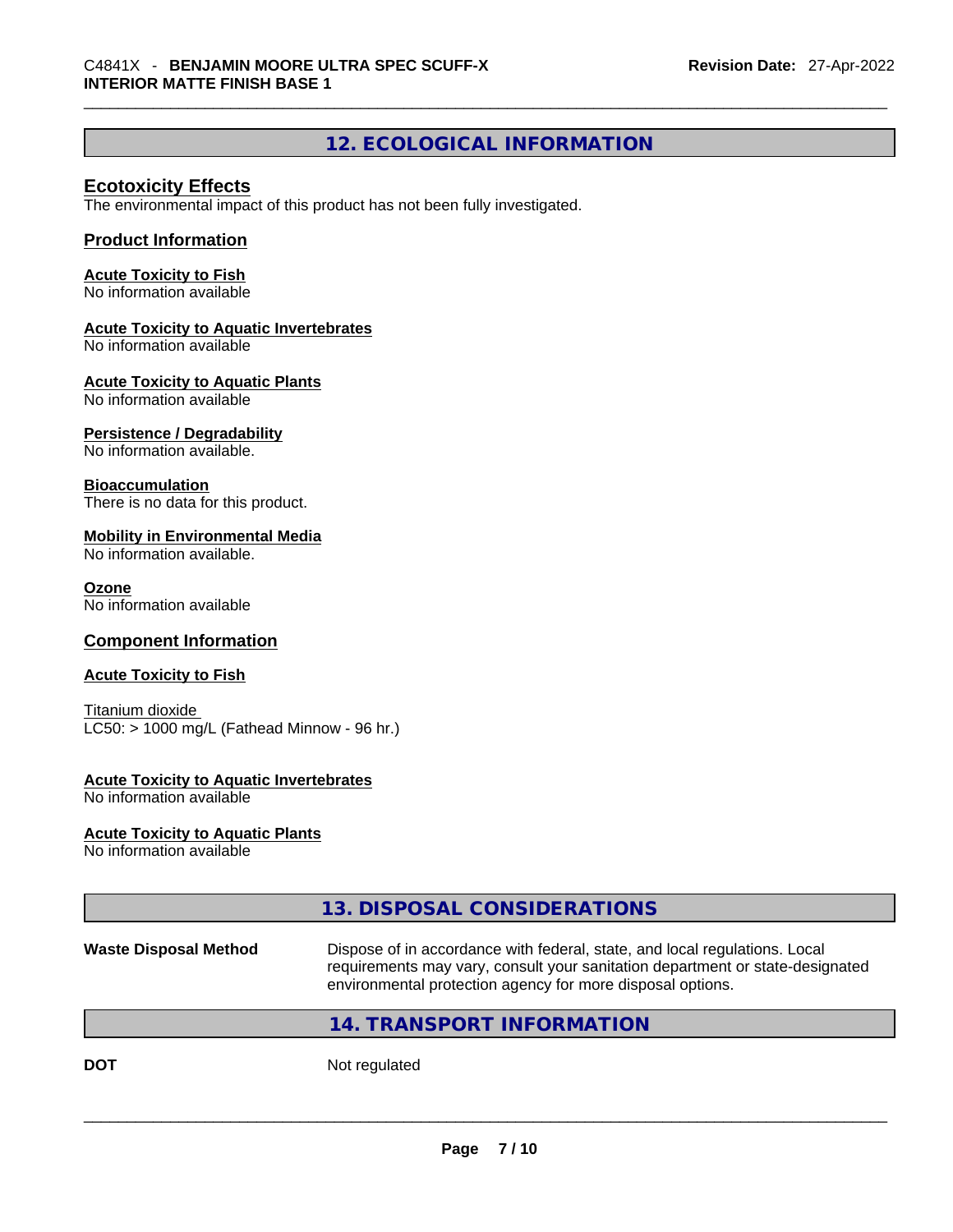| <b>ICAO/IATA</b>                                 | Not regulated<br>Not regulated                                                           |  |  |
|--------------------------------------------------|------------------------------------------------------------------------------------------|--|--|
| <b>IMDG / IMO</b>                                |                                                                                          |  |  |
|                                                  | 15. REGULATORY INFORMATION                                                               |  |  |
| <b>International Inventories</b>                 |                                                                                          |  |  |
| <b>TSCA: United States</b><br><b>DSL: Canada</b> | Yes - All components are listed or exempt.<br>Yes - All components are listed or exempt. |  |  |

#### **Federal Regulations**

| SARA 311/312 hazardous categorization |     |  |
|---------------------------------------|-----|--|
| Acute health hazard                   | Nο  |  |
| Chronic Health Hazard                 | Yes |  |
| Fire hazard                           | No  |  |
| Sudden release of pressure hazard     | Nο  |  |
| Reactive Hazard                       | No  |  |

#### **SARA 313**

Section 313 of Title III of the Superfund Amendments and Reauthorization Act of 1986 (SARA). This product contains a chemical or chemicals which are subject to the reporting requirements of the Act and Title 40 of the Code of Federal Regulations, Part 372:

| <b>Chemical name</b> | CAS No.    | Weight-% | <b>CERCLA/SARA 313</b><br>(de minimis concentration) |
|----------------------|------------|----------|------------------------------------------------------|
| Kaolin, calcined     | 66402-68-4 |          |                                                      |

#### **Clean Air Act,Section 112 Hazardous Air Pollutants (HAPs) (see 40 CFR 61)**

This product contains the following HAPs:

| <b>Chemical name</b> | <b>CAS No.</b> | Weight-% | <b>Hazardous Air Pollutant</b> |
|----------------------|----------------|----------|--------------------------------|
|                      |                |          | (HAP)                          |
| Kaolin, calcined     | 66402-68-4     |          | _isted                         |

#### **US State Regulations**

#### **California Proposition 65**

**WARNING:** This product can expose you to chemicals including Titanium dioxide, which are known to the State of California to cause cancer, and Ethylene glycol which are known to the State of California to cause birth defects or other reproductive harm. For more information go to www.P65Warnings.ca.gov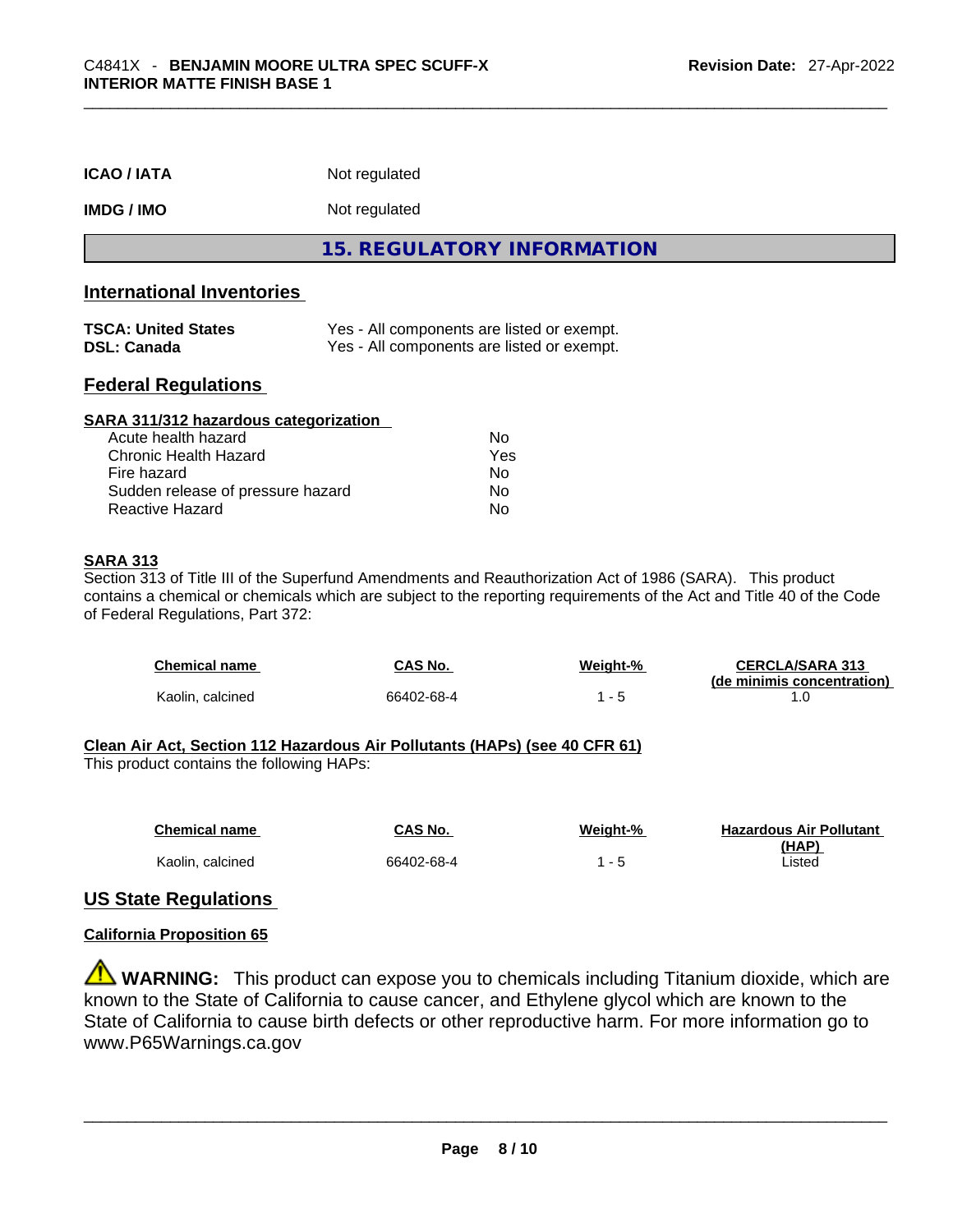#### **State Right-to-Know**

| <b>Chemical</b><br>name | <b>Massachusetts</b> | Jersev<br><b>Nev</b> | าnsvlvania |
|-------------------------|----------------------|----------------------|------------|
| <br>dioxide<br>itanium  |                      |                      |            |
| Kaolin<br>calcined      |                      |                      |            |

#### **Legend**

X - Listed

# **16. OTHER INFORMATION**

**HMIS** - **Health:** 2\* **Flammability:** 0 **Reactivity:** 0 **PPE:** -

#### **HMIS Legend**

- 0 Minimal Hazard
- 1 Slight Hazard
- 2 Moderate Hazard
- 3 Serious Hazard
- 4 Severe Hazard
- \* Chronic Hazard
- X Consult your supervisor or S.O.P. for "Special" handling instructions.

Note: The PPE rating has intentionally been left blank. Choose appropriate PPE that will protect employees from the hazards the material will *present under the actual normal conditions of use.* 

*Caution: HMISÒ ratings are based on a 0-4 rating scale, with 0 representing minimal hazards or risks, and 4 representing significant hazards or risks. Although HMISÒ ratings are not required on MSDSs under 29 CFR 1910.1200, the preparer, has chosen to provide them. HMISÒ ratings are to be used only in conjunction with a fully implemented HMISÒ program by workers who have received appropriate HMISÒ training. HMISÒ is a registered trade and service mark of the NPCA. HMISÒ materials may be purchased exclusively from J. J. Keller (800) 327-6868.* 

 **WARNING!** If you scrape, sand, or remove old paint, you may release lead dust. LEAD IS TOXIC. EXPOSURE TO LEAD DUST CAN CAUSE SERIOUS ILLNESS, SUCH AS BRAIN DAMAGE, ESPECIALLY IN CHILDREN. PREGNANT WOMEN SHOULD ALSO AVOID EXPOSURE.Wear a NIOSH approved respirator to control lead exposure. Clean up carefully with a HEPA vacuum and a wet mop. Before you start, find out how to protect yourself and your family by contacting the National Lead Information Hotline at 1-800-424-LEAD or log on to www.epa.gov/lead.

| <b>Prepared By</b>                               | <b>Product Stewardship Department</b><br>Benjamin Moore & Co.<br>101 Paragon Drive<br>Montvale, NJ 07645<br>800-225-5554 |
|--------------------------------------------------|--------------------------------------------------------------------------------------------------------------------------|
| <b>Issuing Date</b>                              | 28-Oct-2021                                                                                                              |
| <b>Revision Date:</b><br><b>Revision Summary</b> | 27-Apr-2022<br>Not available                                                                                             |

#### Disclaimer

The information contained herein is presented in good faith and believed to be accurate as of the effective date shown above. This information is furnished without warranty of any kind. Employers should use this information only as a **supplement to other information gathered by them and must make independent determination of suitability and**